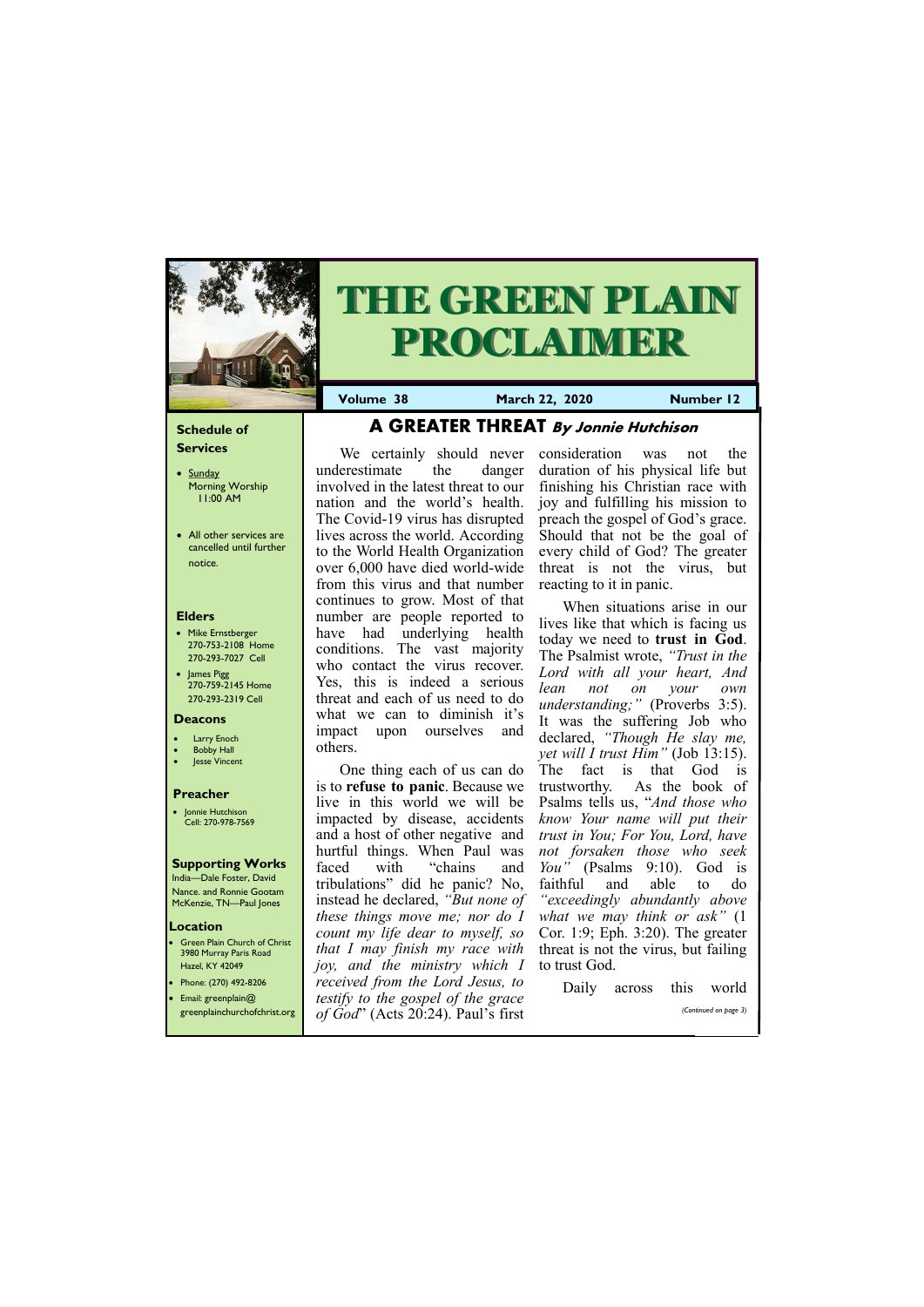#### NEWS AND NOTES

- *REMEMBER IN PRAYER: Green Plain members*: . Remember Faye Travis, Peggy Jarvis, Rex Enoch, Margarette Enoch (Murray Hospital), Mary Crutchfield, Joanne Barnes, Maxine Pool, Hayes and Marjorie Grady, Jim Fielder, Griselda Adams, Larry Enoch, Jesse & Mary Vincent, Carolyn Byars and Dave & Ann Thompson. **Family and Friends:** Pat Hocking, Teresa Tacker, Betty Pond, Bryan White, Meredith Enoch, Kenneth Mizell, Will Winchester, Jim Hutson, Janice Canter, Maryanne Pedigrew, Dale Foster, Andrea Phillips, Donald and Dorothy Cook
- **LOCAL EVENTS:** Due to present conditions we are meeting only for Sunday worship services at 11:00 am. All other services are cancelled until further notice. Our spring session of the Green Plain School of Biblical Studies has and our Spring Gospel Meeting have also been cancelled due to the Covid-19 virus threat. We encourage each one to take advantage of online resources such as GBN during this period.
- **Pantry items March 1—Corn;** 8—Canned Meats; 15—Chili; 22—Tomatoes; 29—Pickles. All food items should be canned. Thanks to all for participating in this effort.
- **AREA EVENTS: Gospel Meeting at the Coldwater church of Christ scheduled for March 22-25 has been cancelled except for the todays services.**
- Remember our **snacks for the hospital program** and place your items in the baskets in the lobby.
- **PASS IT ON!** When you have finished reading this bulletin, why not pass it on to a loved one, friend or neighbor. Use this as a tool to spread the gospel. Or, pick up extra copies to hand or mail to others.
- **See our Facebook page** for announcements, updates and articles. Access to past editions of this bulletin are available on our website at http://greenplainchurchofchrist.org.
- **Mission Work:** Please continue to pray for the preachers this congregation is supporting in India and for Dale Foster, Ronnie Gootan, David Nance, Mike Kiser, Arnold Gerson and Paul Jones in their respective works.
- Watch **"A Bible Answer"** each Sunday morning at 8:00 am on WQWQ TV in Paducah, KY. This program is also available on their website at abibleanswertv.org and on GBN and YouTube**.**
- **March 2020 Anniversaries:** 12th-Roy & Marie Wyatt; 15th-Sue & Bobby Hall; **Birthdays:** 9th-Gail Hutchison; 14th-Roy Wyatt; 20th-James Pigg; 22nd-Preston Barrett; 23rd-London Smith; -Please let us know if we have left anyone out and we will include them next week.
- **"Therefore I exhort first of all that supplications, prayers, intercessions, and giving of thanks be made for all men, 2 for kings and all who are in authority, that we may lead a quiet and peaceable life in all godliness and reverence." 1 Timothy 2:1-2**

**Page 2**

# **ONLINE SPIRITUAL**

### **RESOURCES**

**Gospel Broadcasting Network https://gbntv.org/ World Video Bible School https://store.wvbs.org/wvbs-splashpage.html A Bible Answer https://abibleanswertv.org/ Good News Today http://gnttv.org/ Dexter church of Christ https://www.facebook.com/Dexterkycoc/**



**CANCELLED In compliance with the requests of our state government, we are cancelling our Spring Session at** 

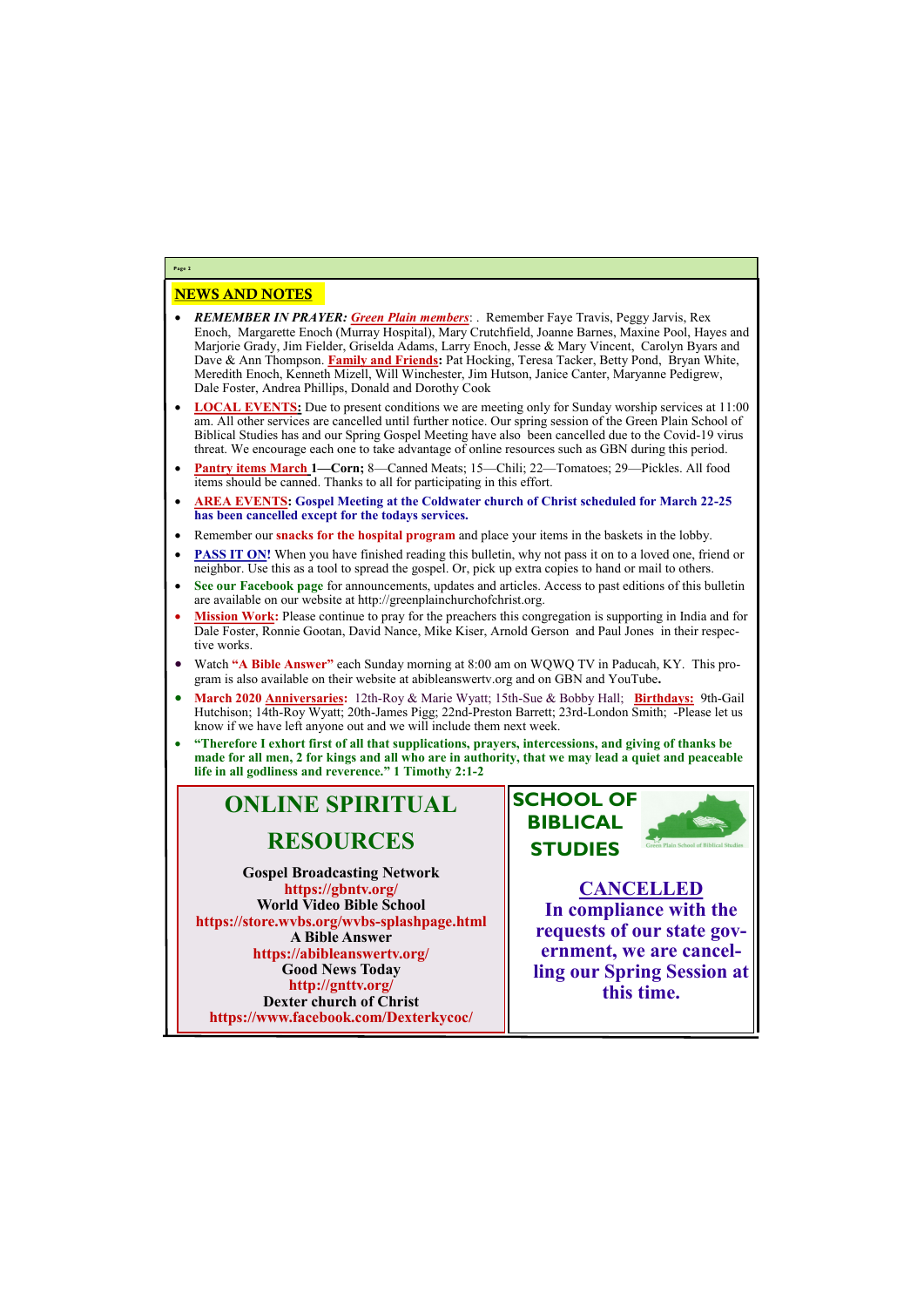**Page 3**

people are dying lost in sin. *"For the wages of sin is death…."* (Romans 6:23a). This is and will continue to be the greatest threat to the world's population. Inspiration emphasizes where our greatest concern should be focused.— *"while we do not look at the things which are seen, but at the things which are not seen. For the things which are seen are temporary, but the things which are not seen are eternal" (*2 Corinthians 4:18).

In times of uncertainty let us accept the fact that **God has not relinquished His control!** He is still in charge. He has given us the avenue of prayer and a faithful High Priest which allows us to *"come boldly to the throne of grace, that we may obtain mercy and grace to help in time of need"* (Hebrews 4:14-16; 1 Timothy 2:5). As Christians, we can be assured that God both hears and answers our prayers (1 Peter 3:12; 1 John 5:14-15). The greatest threat is not the virus, but the failure to utilize the avenue

### **Eternity never ends**  $\mathcal{L}_\mathcal{L} = \{ \mathcal{L}_\mathcal{L} = \{ \mathcal{L}_\mathcal{L} = \{ \mathcal{L}_\mathcal{L} = \{ \mathcal{L}_\mathcal{L} = \{ \mathcal{L}_\mathcal{L} = \{ \mathcal{L}_\mathcal{L} = \{ \mathcal{L}_\mathcal{L} = \{ \mathcal{L}_\mathcal{L} = \{ \mathcal{L}_\mathcal{L} = \{ \mathcal{L}_\mathcal{L} = \{ \mathcal{L}_\mathcal{L} = \{ \mathcal{L}_\mathcal{L} = \{ \mathcal{L}_\mathcal{L} = \{ \mathcal{L}_\mathcal{$

of prayer to pray for the leaders of nations and all those impacted by the present distress.

Finally, we should **comply as much as possible to the civil government's requests**  in dealing with this physical threat. Governments are ordained by God for the our protection. *"Let every soul be subject to the governing authorities. For there is no authority except from God, and the authorities that exist are appointed by God"* (Romans 13:1). Only when government decisions conflict with the will of God should the Christian refuse compliance (Acts 5:29).

Let us not panic but trust in God. Let us utilize the avenue of prayer knowing God is in control. Remember the words of the inspired apostle Paul as recorded in 2 Timothy 1:12, *"For this reason I also suffer these things; nevertheless I am not ashamed, for I know whom I have believed and am persuaded that He is able to keep what I have committed to Him until that Day."*

*(Continued from page 1)*

# **Reminder: Life is fragile Tomorrow is, "if the Lord wills"**

## *Romans 8:28*

**"**And we know that all things work together for good to them that love God, to them who are the

called according to his purpose."